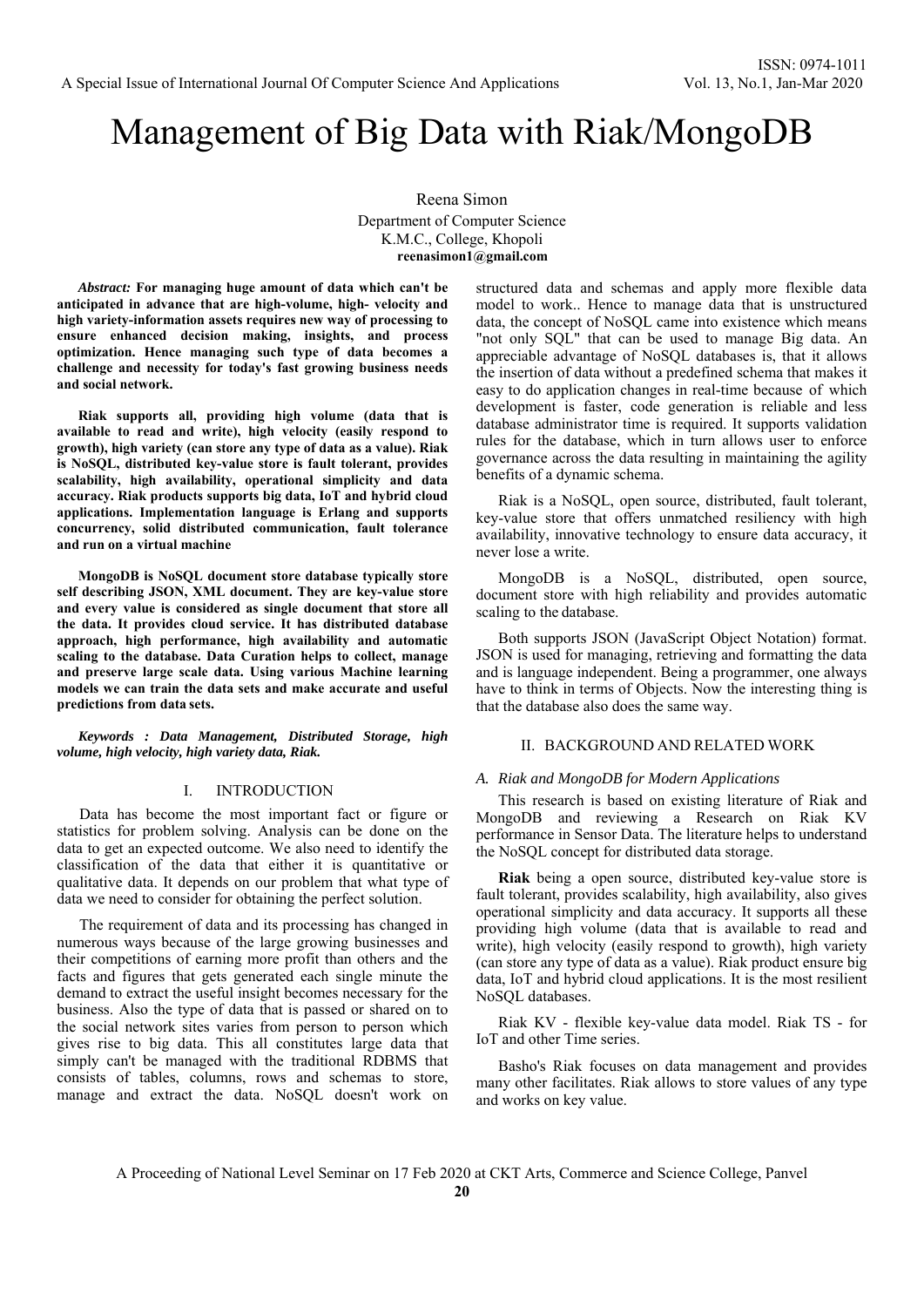A Special Issue of International Journal Of Computer Science And Applications Vol. 13, No.1, Jan-Mar 2020

Riak system allows storing hundreds of TBs of data and it handles several GBs daily per node. It has a ring scale out architecture and divides the data around ring. Riak focuses on replication. Replication is automatic in Riak provides security, if a node in the Riak cluster fails, still the data will be available. Data is replicated to nodes, property is set in a bucket's bucket type. Bucket is a flat namespace in Riak. Key name can be the same in multiple buckets. Bucket Type allows a group of buckets to share configuration details. Key is a binary value or string that identifies objects. Value is the actual data stored in Riak. They don't support transactions. Intelligent replication is the feature of Riak KV as by default it makes three replicas of the data on different nodes. Riak is a Basho's product, Apache2 License. Being a Open source It is a multi data center replication with a new S3, API that was released**.** 

**MongoDB** is an open source, distributed document store scaleble database. The collection consists of different documents. of the document can be different in every document of the collection. Each document can have the same or a different structure**.** It has no complex joins and support dynamic queries on document. It is a document database, that is it stores data in JSON like documents. We can format the output in JSON format so that it can improve readability. Mongo has an interesting distribution system when they have masters and slaves called a replica set and they run read and write slaves of that. They have much nicer sets of API's. It also supports deep complex query language. It uses internal memory for storing the working set enabling faster access to data. MongoDB can be used for Data hub, User data management.

Rich JSON documents - supports working with data in a flexible way and provides dynamic schemas.

Powerful query language - Query language supports sorting even if it is nested within a document.

MongoDB assigns a unique id to every document. This unique id is a 12 byte number which is a hexadecimal number which identifies uniquely every document within the unstructured data. The advantage is that, this \_id can be used while working with the data and querying the document.

### III. METHODOLOGY AND TECHNOLOGY

TABLE I. DIFFERENCES AND SIMILARITIES IN RIAK AND MONGODB

| <b>Riak KV</b>                                                                                                                               | MongoDB                                                                                                      |
|----------------------------------------------------------------------------------------------------------------------------------------------|--------------------------------------------------------------------------------------------------------------|
| Riak is distributed, key-<br>value store, fault tolerant<br>(reads and writes non-stop),<br>operational simplicity,<br>provides scalability. | MongoDB is distributed,<br>document store, available as<br>a cloud service provider and<br>is easy to scale. |
| Primary Database model is<br>Key-Value store.                                                                                                | Primary Database model<br>is Document store.                                                                 |
| Initial release 2009                                                                                                                         | Initial release 2009                                                                                         |

| Current release 2.1.0 April<br>2015 | Current release 4.2.2 Dec<br>2019 |
|-------------------------------------|-----------------------------------|
| Data Schema - Schema free           | Data Schema - Schema free         |
| Implementation Language -           | Implementation                    |
| Erlang                              | Language                          |
|                                     | $-C++$                            |
| ServerOperating systems -           | ServerOperating systems           |
| Linux, OS X                         | - Linux, OS X, Solaris,           |
|                                     | Windows                           |
| Website:                            | Website:                          |
| www.basho.com/prod                  | www.mongodb.co                    |
| ucts/                               | m                                 |

## IV. EXAMPLE (DATA CURATION)

Riak TS also support queries. We can install and use Riak shell to create table and run queries. Used Riak shell to create database. It supports various commands like create, delete, describe, explain, insert, select, show. Describe command is for examining table structure and Show is for listing tables.

riak-shell(1)> CREATE TABLE Sensordata ( id SIN64 NOT NULL, time TIMESTAMP NOT NULL, value DOUBLE, PRIMARY

KEY(id, QUANTUM(time, 15, 'm')), id, time));

Upon successful creation of table it diplays a message:

Table Sensordata successfully created and activated. It has three columns : id, time, value. The partition key includes the id with a 15 minutes time quantum, and a local key made up of id and time.

riak-shell(2)>SHOW TABLES;

riak-shell(3)>DESCRIBE Sensordata;

riak-shell(4)>INSERT INTO Sensordata(id,time,value) VALUES(1,'2019-12-14 01:00:00Z', 65.0);

## riak-shell(5)>SELECT id, time, value from Sensordata; Riak KV 2.0:

offers five datatypes that can reduce some of the complexities of developing, using riak : flags, registers, counters, sets and maps.

In MongoDB we create a database and then collection within the database and documents are inserted in that collection and every document can be different in size, refer the below example. Querying according to the criteria, Sorting, can be done on the data in ascending and descending order based on a particular field of document using sort(). Index helps in searching the data faster. It improves the speed of search operations. createIndex() method is implemented for creating indexes. We can find the indexes within a collection using db.collectionname.getIndexes() and many more commands can be applied on the documents within the collection.

A Proceeding of National Level Seminar on 17 Feb 2020 at CKT Arts, Commerce and Science College, Panvel